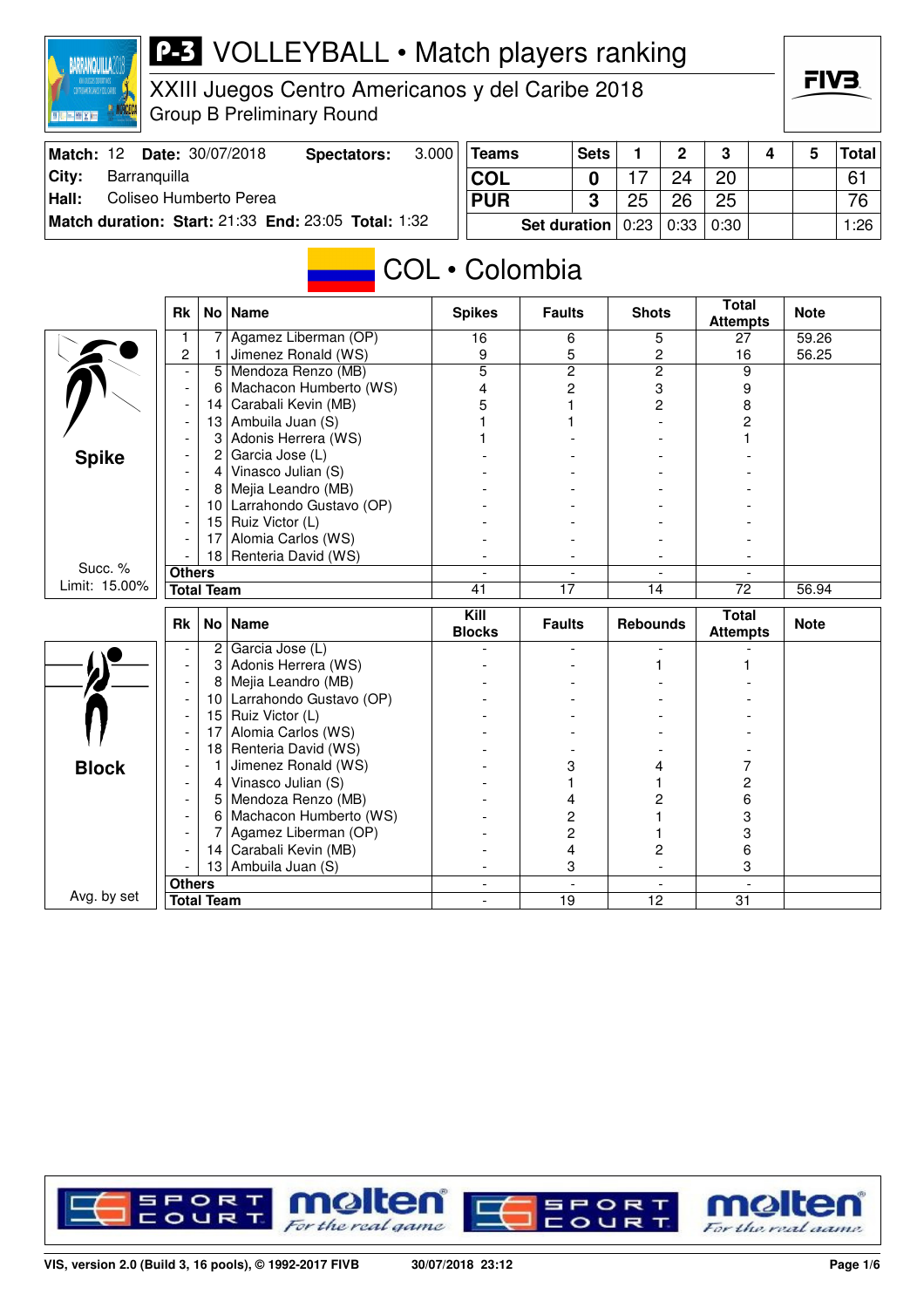

XXIII Juegos Centro Americanos y del Caribe 2018 Group B Preliminary Round

| Match: 12 | <b>Date: 30/07/2018</b>                             | Spectators:                              | 3.000 | <b>Teams</b> | <b>Sets</b> |    | n,   | ≏  |  | Total│ |
|-----------|-----------------------------------------------------|------------------------------------------|-------|--------------|-------------|----|------|----|--|--------|
| City:     | Barranquilla                                        |                                          |       | <b>COL</b>   |             |    |      | 20 |  | 61     |
| Hall:     | Coliseo Humberto Perea                              |                                          |       | <b>PUR</b>   |             | 25 | 26   | 25 |  | 76     |
|           | Match duration: Start: 21:33 End: 23:05 Total: 1:32 | <b>Set duration</b> $0:23   0:33   0:30$ |       |              |             |    | 1:26 |    |  |        |

# COL • Colombia

|              | <b>Rk</b>                     |                   | No   Name                  | <b>Aces</b>    | <b>Faults</b>   | <b>Serve</b><br><b>Hits</b> | <b>Total</b><br><b>Attempts</b> | <b>Note</b> |
|--------------|-------------------------------|-------------------|----------------------------|----------------|-----------------|-----------------------------|---------------------------------|-------------|
|              | 1                             | $\overline{4}$    | Vinasco Julian (S)         | $\mathbf{2}$   | 2               |                             | 5                               | 0.67        |
|              | 2                             | 14                | Carabali Kevin (MB)        |                | 3               | 7                           | 11                              | 0.33        |
|              | $\overline{c}$                | 7                 | Agamez Liberman (OP)       |                | 5               | 4                           | 10                              | 0.33        |
|              | $\blacksquare$                | $\mathbf{2}$      | Garcia Jose (L)            | $\overline{a}$ | $\overline{a}$  | $\overline{a}$              | $\overline{a}$                  |             |
|              | $\overline{\phantom{a}}$      | 3                 | Adonis Herrera (WS)        |                |                 | $\overline{c}$              | $\overline{c}$                  |             |
|              |                               | 5                 | Mendoza Renzo (MB)         |                |                 | 10                          | 10                              |             |
|              |                               | 6                 | Machacon Humberto (WS)     |                |                 | 7                           | 7                               |             |
| <b>Serve</b> |                               | 8                 | Mejia Leandro (MB)         |                |                 |                             |                                 |             |
|              | $\overline{\phantom{a}}$      |                   | 10 Larrahondo Gustavo (OP) |                |                 |                             |                                 |             |
|              | $\overline{a}$                |                   | 15 Ruiz Victor (L)         |                |                 |                             |                                 |             |
|              | $\overline{\phantom{a}}$      | 17                | Alomia Carlos (WS)         |                |                 |                             |                                 |             |
|              |                               | 18 <sup>1</sup>   | Renteria David (WS)        |                |                 |                             |                                 |             |
|              |                               | 13                | Ambuila Juan (S)           |                | 1               | 6                           | 7                               |             |
|              |                               | $\mathbf{1}$      | Jimenez Ronald (WS)        |                | 5               | 5                           | 10                              |             |
|              | <b>Others</b>                 |                   |                            | $\mathbf{r}$   | $\overline{a}$  | $\sim$                      | $\sim$                          |             |
| Avg. by set  |                               | <b>Total Team</b> |                            | 4              | $\overline{16}$ | 42                          | 62                              | 1.33        |
| <b>Team</b>  | Opponent errors & Team faults |                   | 16                         |                |                 | 16                          |                                 |             |
|              | Rk                            |                   | No   Name                  | <b>Digs</b>    | <b>Faults</b>   | <b>Receptions</b>           | <b>Total</b><br><b>Attempts</b> | <b>Note</b> |
|              | 1                             | 2                 | Garcia Jose (L)            | $\mathbf{2}$   | $\overline{c}$  | $\overline{c}$              | 6                               | 0.67        |
|              | 1                             | 5                 | Mendoza Renzo (MB)         | $\overline{c}$ | 1               |                             | 3                               | 0.67        |
|              | 1                             | 6                 | Machacon Humberto (WS)     | $\overline{2}$ | 4               |                             | 6                               | 0.67        |
|              | 4                             | 1                 | Jimenez Ronald (WS)        |                |                 |                             | $\overline{c}$                  | 0.33        |
|              | 4                             | 13                | Ambuila Juan (S)           |                |                 |                             | $\overline{c}$                  | 0.33        |
|              | 4                             | 7                 | Agamez Liberman (OP)       |                | 4               | 2                           | $\overline{7}$                  | 0.33        |
|              | 4                             |                   | 15 Ruiz Victor (L)         |                | 3               |                             | 4                               | 0.33        |
| Dig          | $\overline{\phantom{a}}$      | 8                 | Mejia Leandro (MB)         |                |                 | $\overline{\phantom{a}}$    |                                 |             |
|              | $\overline{\phantom{a}}$      | 10 <sup>1</sup>   | Larrahondo Gustavo (OP)    |                |                 |                             |                                 |             |
|              | $\overline{\phantom{a}}$      | 14                | Carabali Kevin (MB)        |                |                 |                             |                                 |             |
|              |                               | 17                | Alomia Carlos (WS)         |                |                 |                             |                                 |             |
|              |                               |                   | 18 Renteria David (WS)     |                |                 |                             |                                 |             |
|              |                               | $\vert$           | Vinasco Julian (S)         |                | 1               |                             | 2                               |             |
|              |                               | 3                 | Adonis Herrera (WS)        |                | 1               |                             | 1                               |             |
|              | <b>Others</b>                 |                   |                            | $\sim$         | $\blacksquare$  | $\blacksquare$              | $\blacksquare$                  |             |
| Avg. by set  |                               | <b>Total Team</b> |                            | 10             | 18              | 5                           | 33                              | 3.33        |

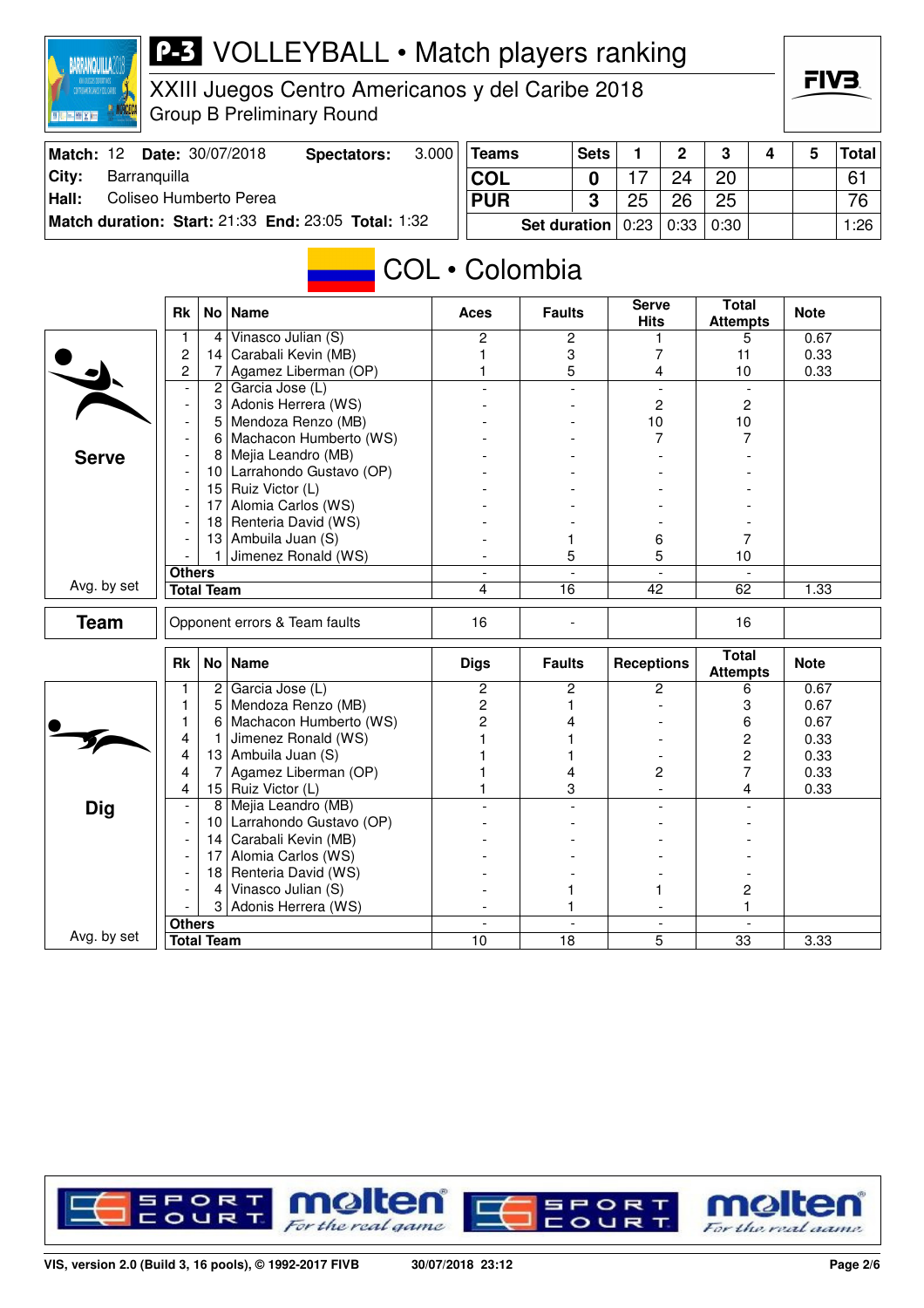

XXIII Juegos Centro Americanos y del Caribe 2018 Group B Preliminary Round

| Match: 12 | <b>Date: 30/07/2018</b> | Spectators:                                         | 3.000                                    | Teams      | <b>Sets</b> |    |    | າ  |      | Total |
|-----------|-------------------------|-----------------------------------------------------|------------------------------------------|------------|-------------|----|----|----|------|-------|
| City:     | Barranquilla            |                                                     |                                          | <b>COL</b> |             |    | 24 | 20 |      | 61    |
| Hall:     | Coliseo Humberto Perea  |                                                     |                                          | <b>PUR</b> |             | 25 | 26 | 25 |      | 76    |
|           |                         | Match duration: Start: 21:33 End: 23:05 Total: 1:32 | <b>Set duration</b> $0:23   0:33   0:30$ |            |             |    |    |    | 1:26 |       |

# COL • Colombia

|                         | <b>Rk</b>                | No l              | <b>Name</b>             | Running<br><b>Sets</b> | <b>Faults</b>            | <b>Still</b><br><b>Sets</b>       | <b>Total</b><br><b>Attempts</b> | <b>Note</b> |
|-------------------------|--------------------------|-------------------|-------------------------|------------------------|--------------------------|-----------------------------------|---------------------------------|-------------|
|                         | 1                        | 13                | Ambuila Juan (S)        | 13                     |                          | 25                                | 38                              | 4.33        |
| $\overline{b}$          | 2                        | $\overline{4}$    | Vinasco Julian (S)      | 9                      |                          | 13                                | 22                              | 3.00        |
|                         | $\blacksquare$           | 1                 | Jimenez Ronald (WS)     |                        |                          | $\overline{2}$                    | 2                               |             |
|                         | $\overline{\phantom{a}}$ | 2                 | Garcia Jose (L)         |                        |                          |                                   |                                 |             |
|                         | $\overline{\phantom{a}}$ | 3                 | Adonis Herrera (WS)     |                        |                          |                                   |                                 |             |
|                         |                          | 5                 | Mendoza Renzo (MB)      |                        |                          |                                   |                                 |             |
|                         |                          | 6                 | Machacon Humberto (WS)  |                        |                          |                                   |                                 |             |
| <b>Set</b>              |                          | 7                 | Agamez Liberman (OP)    |                        |                          |                                   |                                 |             |
|                         |                          | 8                 | Mejia Leandro (MB)      |                        |                          |                                   |                                 |             |
|                         |                          | 10 <sup>1</sup>   | Larrahondo Gustavo (OP) |                        |                          |                                   |                                 |             |
|                         |                          | 15                | Ruiz Victor (L)         |                        |                          |                                   |                                 |             |
|                         |                          | 17                | Alomia Carlos (WS)      |                        |                          |                                   |                                 |             |
|                         |                          | 18                | Renteria David (WS)     |                        |                          |                                   |                                 |             |
|                         |                          | 14                | Carabali Kevin (MB)     |                        |                          | $\overline{c}$                    | 3                               |             |
|                         | <b>Others</b>            |                   |                         |                        | $\overline{\phantom{a}}$ |                                   |                                 |             |
| Avg. by set             |                          | <b>Total Team</b> |                         | 22                     | 1                        | 44                                | 67                              | 7.33        |
|                         |                          |                   |                         |                        |                          |                                   |                                 |             |
|                         | <b>Rk</b>                |                   | No   Name               | <b>Excellents</b>      | <b>Faults</b>            | <b>Serve</b><br><b>Receptions</b> | <b>Total</b><br><b>Attempts</b> | <b>Note</b> |
|                         | 1                        | 2                 | Garcia Jose (L)         | 15                     | 1                        | 4                                 | 20                              | 70.00       |
|                         | 2                        | 6                 | Machacon Humberto (WS)  | 9                      |                          | 8                                 | 17                              | 52.94       |
|                         | 3                        | 3                 | Adonis Herrera (WS)     | 6                      | 3                        | 4                                 | 13                              | 23.08       |
|                         | $\blacksquare$           | 1                 | Jimenez Ronald (WS)     | $\overline{3}$         | 1                        | 8                                 | 12                              |             |
| $\Leftrightarrow$       | $\overline{\phantom{a}}$ | 5                 | Mendoza Renzo (MB)      |                        |                          |                                   |                                 |             |
|                         |                          | 7                 | Agamez Liberman (OP)    |                        |                          |                                   |                                 |             |
|                         |                          | 4                 | Vinasco Julian (S)      |                        |                          |                                   |                                 |             |
|                         | $\overline{\phantom{a}}$ | 8                 | Mejia Leandro (MB)      |                        |                          |                                   |                                 |             |
| <b>Reception</b>        |                          | 10                | Larrahondo Gustavo (OP) |                        |                          |                                   |                                 |             |
|                         |                          | 13                | Ambuila Juan (S)        |                        |                          |                                   |                                 |             |
|                         |                          | 14                | Carabali Kevin (MB)     |                        |                          |                                   |                                 |             |
|                         |                          | 15                | Ruiz Victor (L)         |                        |                          |                                   |                                 |             |
|                         |                          | 17                | Alomia Carlos (WS)      |                        |                          |                                   |                                 |             |
|                         |                          | 18                | Renteria David (WS)     |                        |                          |                                   |                                 |             |
| Eff. %<br>Limit: 20.00% | <b>Others</b>            | <b>Total Team</b> |                         | $\overline{a}$<br>33   | $\blacksquare$<br>5      | $\sim$<br>26                      | $\overline{a}$<br>64            | 43.75       |

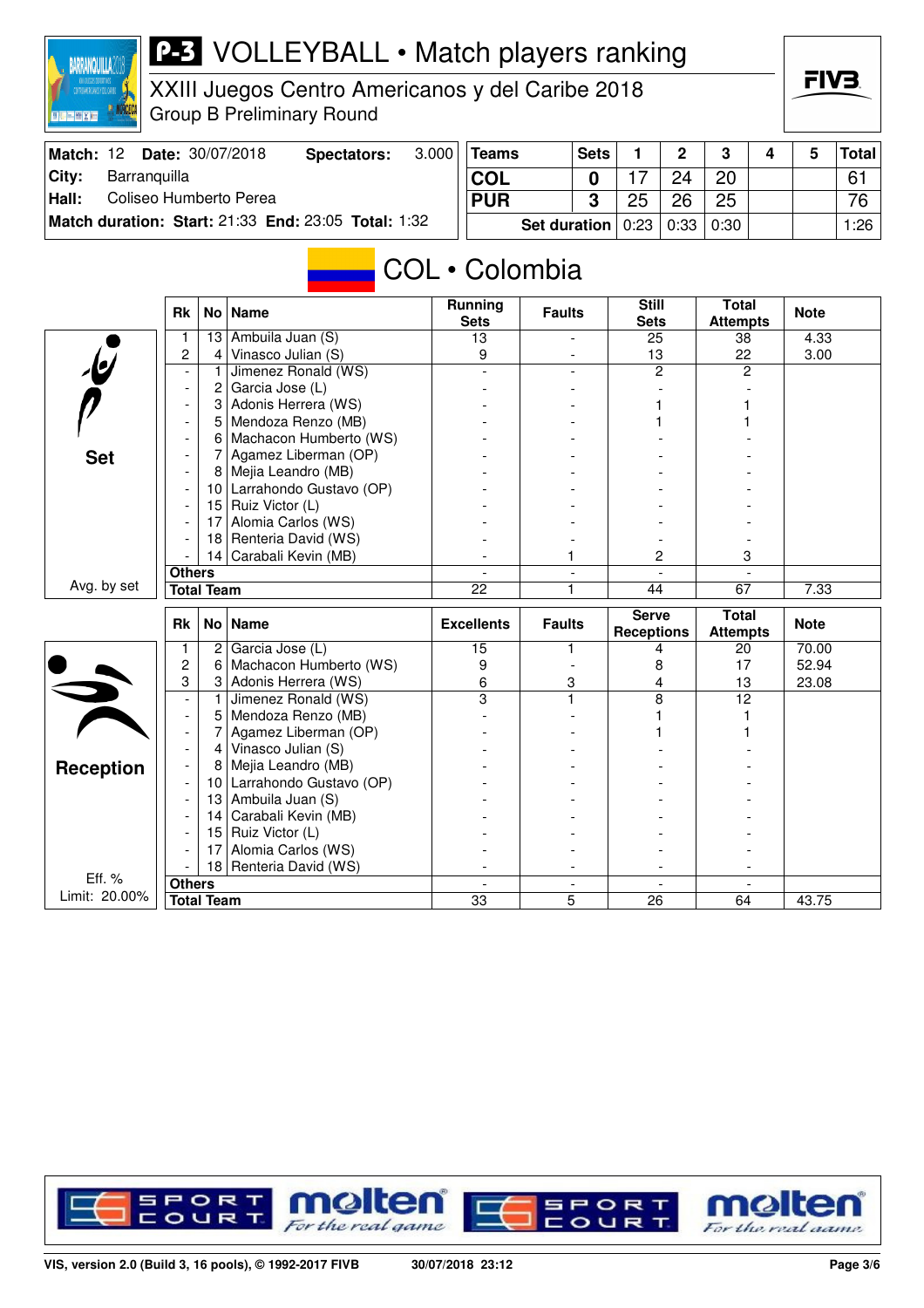| IXII ILGGOS DOPORTIVOS<br>Tattorancocanos y del carine<br>XXIII Juegos Centro Americanos y del Caribe 2018<br><b>Group B Preliminary Round</b><br>Date: 30/07/2018 |                                    |                   |                                                     |                       |                          |                 |                     |                 |                |                                 |   |              | FIV3.        |
|--------------------------------------------------------------------------------------------------------------------------------------------------------------------|------------------------------------|-------------------|-----------------------------------------------------|-----------------------|--------------------------|-----------------|---------------------|-----------------|----------------|---------------------------------|---|--------------|--------------|
| Match: 12                                                                                                                                                          |                                    |                   | <b>Spectators:</b>                                  | 3.000<br><b>Teams</b> |                          |                 | <b>Sets</b>         | 1               | $\overline{2}$ | 3                               | 4 | 5            | <b>Total</b> |
| City:<br>Barranquilla                                                                                                                                              |                                    |                   |                                                     |                       | <b>COL</b>               |                 | 0                   | 17              | 24             | 20                              |   |              | 61           |
| Coliseo Humberto Perea<br>Hall:                                                                                                                                    |                                    |                   |                                                     | <b>PUR</b>            |                          |                 | 3                   | 25              | 26             | 25                              |   |              | 76           |
|                                                                                                                                                                    |                                    |                   | Match duration: Start: 21:33 End: 23:05 Total: 1:32 | <b>Set duration</b>   |                          |                 |                     | 0:23            | 0:33           | 0:30                            |   |              | 1:26         |
|                                                                                                                                                                    |                                    |                   |                                                     |                       | <b>PUR</b> • Puerto Rico |                 |                     |                 |                | <b>Total</b>                    |   |              |              |
|                                                                                                                                                                    | <b>Rk</b>                          |                   | No Name                                             |                       | <b>Spikes</b>            | <b>Faults</b>   |                     | <b>Shots</b>    |                | <b>Attempts</b>                 |   | <b>Note</b>  |              |
|                                                                                                                                                                    | 1                                  | 11                | Torres Maurice (OP)                                 |                       | 16                       |                 |                     |                 | 9              | 25                              |   | 64.00        |              |
|                                                                                                                                                                    | 2<br>$\overline{\phantom{a}}$      | 13                | Sánchez Sequiel (WS)<br>Morales Steven (MB)         |                       | 7<br>3                   |                 | 2                   |                 | 5<br>1         | 14<br>4                         |   | 50.00        |              |
|                                                                                                                                                                    | 3<br>Guzman Pablo (WS)             |                   |                                                     |                       | 4                        |                 |                     |                 |                | 4                               |   |              |              |
|                                                                                                                                                                    |                                    | 8                 | Rivera Eddie (WS)                                   |                       |                          |                 |                     |                 |                | 4                               |   |              |              |
|                                                                                                                                                                    |                                    | 6                 | Perez Angel (S)                                     |                       |                          |                 |                     |                 | 2              | 2                               |   |              |              |
|                                                                                                                                                                    |                                    | 2                 | Goas Edgardo (S)                                    |                       |                          |                 |                     |                 |                |                                 |   |              |              |
| <b>Spike</b>                                                                                                                                                       | Del Valle Dennis (L)<br>4          |                   |                                                     |                       |                          |                 |                     |                 |                |                                 |   |              |              |
|                                                                                                                                                                    |                                    | 10                | Cruz Ezequiel (OP)                                  |                       |                          |                 |                     |                 |                |                                 |   |              |              |
|                                                                                                                                                                    |                                    | 12 <sup>2</sup>   | Lopez Kevin (WS)                                    |                       |                          |                 |                     |                 |                |                                 |   |              |              |
|                                                                                                                                                                    |                                    | 15                | Rodriguez Jonathan (MB)                             |                       |                          |                 |                     |                 |                |                                 |   |              |              |
|                                                                                                                                                                    |                                    | 16                | Burgos Ramon (MB)                                   |                       |                          |                 |                     |                 |                |                                 |   |              |              |
|                                                                                                                                                                    |                                    | 17<br>24          | Colon Jessie (MB)<br>Cabrera Arnel (L)              |                       |                          | 2               |                     | $\overline{17}$ |                | 53                              |   |              |              |
| Succ. %                                                                                                                                                            | <b>Others</b>                      |                   |                                                     |                       |                          |                 |                     |                 |                |                                 |   |              |              |
| Limit: 15.00%                                                                                                                                                      |                                    | <b>Total Team</b> |                                                     |                       | 34                       |                 |                     |                 |                |                                 |   | 64.15        |              |
|                                                                                                                                                                    |                                    |                   |                                                     |                       |                          |                 |                     |                 |                |                                 |   |              |              |
|                                                                                                                                                                    | Rk                                 |                   | No   Name                                           |                       | Kill<br><b>Blocks</b>    | <b>Faults</b>   |                     | <b>Rebounds</b> |                | <b>Total</b><br><b>Attempts</b> |   | <b>Note</b>  |              |
|                                                                                                                                                                    | 1                                  | 11                | Torres Maurice (OP)                                 |                       | 2                        |                 |                     |                 |                | 2                               |   | 0.67         |              |
|                                                                                                                                                                    | 1                                  | 17                | Colon Jessie (MB)                                   |                       | 2                        |                 | 2                   | 1               |                | 5                               |   | 0.67         |              |
|                                                                                                                                                                    | 1                                  | 6                 | Perez Angel (S)                                     |                       | 2                        |                 | 4                   |                 | 2              | 8                               |   | 0.67         |              |
|                                                                                                                                                                    | 1<br>5                             | 13<br>8           | Sánchez Sequiel (WS)<br>Rivera Eddie (WS)           |                       | 2                        | 1               | 5                   |                 |                | 7<br>3                          |   | 0.67<br>0.33 |              |
|                                                                                                                                                                    | 5                                  | 1                 | Morales Steven (MB)                                 |                       |                          |                 | 3                   |                 |                | 5                               |   | 0.33         |              |
|                                                                                                                                                                    |                                    | $\overline{2}$    | Goas Edgardo (S)                                    |                       |                          |                 |                     |                 |                |                                 |   |              |              |
| <b>Block</b>                                                                                                                                                       |                                    | 3                 | Guzman Pablo (WS)                                   |                       |                          |                 |                     |                 |                |                                 |   |              |              |
|                                                                                                                                                                    |                                    | 4                 | Del Valle Dennis (L)                                |                       |                          |                 |                     |                 |                |                                 |   |              |              |
|                                                                                                                                                                    |                                    |                   | 10 Cruz Ezequiel (OP)                               |                       |                          |                 |                     |                 |                |                                 |   |              |              |
|                                                                                                                                                                    |                                    | 12                | Lopez Kevin (WS)                                    |                       |                          |                 |                     |                 |                |                                 |   |              |              |
|                                                                                                                                                                    |                                    |                   | 16 Burgos Ramon (MB)                                |                       |                          |                 |                     |                 |                |                                 |   |              |              |
|                                                                                                                                                                    |                                    | 24                | Cabrera Arnel (L)                                   |                       |                          |                 |                     |                 |                |                                 |   |              |              |
|                                                                                                                                                                    |                                    | 15                | Rodriguez Jonathan (MB)                             |                       |                          |                 | 2<br>$\blacksquare$ |                 |                | 2                               |   |              |              |
| Avg. by set                                                                                                                                                        | <b>Others</b><br><b>Total Team</b> |                   |                                                     |                       | 10                       | $\overline{17}$ |                     |                 | 5              | 32                              |   | 3.33         |              |
|                                                                                                                                                                    |                                    |                   |                                                     |                       |                          |                 |                     |                 |                |                                 |   |              |              |

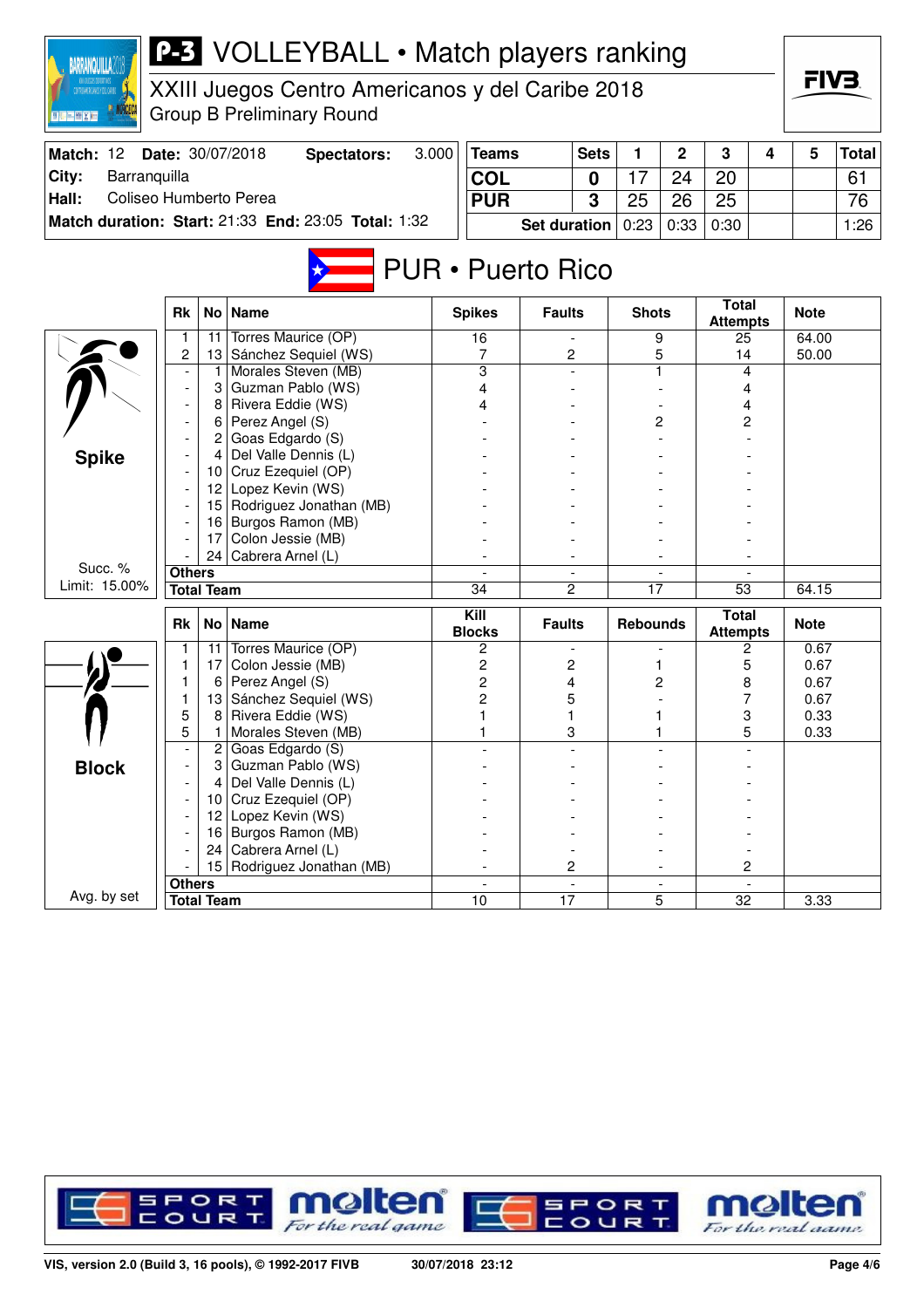| 3.000<br>Match: 12<br>Date: 30/07/2018<br><b>Sets</b><br>$\overline{2}$<br>5<br><b>Teams</b><br>1<br>3<br><b>Total</b><br><b>Spectators:</b><br>4<br>Barranquilla<br>City:<br><b>COL</b><br>17<br>24<br>20<br>61<br>$\mathbf 0$<br>Coliseo Humberto Perea<br>Hall:<br>3<br>25<br>25<br><b>PUR</b><br>26<br>76<br>Match duration: Start: 21:33 End: 23:05 Total: 1:32<br>0:23<br>0:33<br>0:30<br><b>Set duration</b><br>1:26<br><b>PUR • Puerto Rico</b><br><b>Total</b><br><b>Serve</b><br>No   Name<br><b>Rk</b><br><b>Faults</b><br><b>Note</b><br>Aces<br><b>Hits</b><br><b>Attempts</b><br>Torres Maurice (OP)<br>11<br>4<br>1<br>15<br>19<br>1.33<br>$\overline{\phantom{a}}$<br>2<br>Sánchez Sequiel (WS)<br>13<br>2<br>0.33<br>8<br>11<br>Rodriguez Jonathan (MB)<br>2<br>2<br>15<br>3<br>0.33<br>6<br>$2$ Goas Edgardo (S)<br>3 Guzman Pablo (WS)<br>10<br>10<br>Del Valle Dennis (L)<br>4<br>10 Cruz Ezequiel (OP)<br>Lopez Kevin (WS)<br>12<br><b>Serve</b><br>24 Cabrera Arnel (L)<br>Morales Steven (MB)<br>$\overline{c}$<br>8<br>$1^{\circ}$<br>10<br>6 Perez Angel (S)<br>$\overline{2}$<br>8<br>10 |
|--------------------------------------------------------------------------------------------------------------------------------------------------------------------------------------------------------------------------------------------------------------------------------------------------------------------------------------------------------------------------------------------------------------------------------------------------------------------------------------------------------------------------------------------------------------------------------------------------------------------------------------------------------------------------------------------------------------------------------------------------------------------------------------------------------------------------------------------------------------------------------------------------------------------------------------------------------------------------------------------------------------------------------------------------------------------------------------------------------------------|
|                                                                                                                                                                                                                                                                                                                                                                                                                                                                                                                                                                                                                                                                                                                                                                                                                                                                                                                                                                                                                                                                                                                    |
|                                                                                                                                                                                                                                                                                                                                                                                                                                                                                                                                                                                                                                                                                                                                                                                                                                                                                                                                                                                                                                                                                                                    |
|                                                                                                                                                                                                                                                                                                                                                                                                                                                                                                                                                                                                                                                                                                                                                                                                                                                                                                                                                                                                                                                                                                                    |
|                                                                                                                                                                                                                                                                                                                                                                                                                                                                                                                                                                                                                                                                                                                                                                                                                                                                                                                                                                                                                                                                                                                    |
|                                                                                                                                                                                                                                                                                                                                                                                                                                                                                                                                                                                                                                                                                                                                                                                                                                                                                                                                                                                                                                                                                                                    |
|                                                                                                                                                                                                                                                                                                                                                                                                                                                                                                                                                                                                                                                                                                                                                                                                                                                                                                                                                                                                                                                                                                                    |
|                                                                                                                                                                                                                                                                                                                                                                                                                                                                                                                                                                                                                                                                                                                                                                                                                                                                                                                                                                                                                                                                                                                    |
|                                                                                                                                                                                                                                                                                                                                                                                                                                                                                                                                                                                                                                                                                                                                                                                                                                                                                                                                                                                                                                                                                                                    |
|                                                                                                                                                                                                                                                                                                                                                                                                                                                                                                                                                                                                                                                                                                                                                                                                                                                                                                                                                                                                                                                                                                                    |
|                                                                                                                                                                                                                                                                                                                                                                                                                                                                                                                                                                                                                                                                                                                                                                                                                                                                                                                                                                                                                                                                                                                    |
|                                                                                                                                                                                                                                                                                                                                                                                                                                                                                                                                                                                                                                                                                                                                                                                                                                                                                                                                                                                                                                                                                                                    |
|                                                                                                                                                                                                                                                                                                                                                                                                                                                                                                                                                                                                                                                                                                                                                                                                                                                                                                                                                                                                                                                                                                                    |
|                                                                                                                                                                                                                                                                                                                                                                                                                                                                                                                                                                                                                                                                                                                                                                                                                                                                                                                                                                                                                                                                                                                    |
|                                                                                                                                                                                                                                                                                                                                                                                                                                                                                                                                                                                                                                                                                                                                                                                                                                                                                                                                                                                                                                                                                                                    |
|                                                                                                                                                                                                                                                                                                                                                                                                                                                                                                                                                                                                                                                                                                                                                                                                                                                                                                                                                                                                                                                                                                                    |
|                                                                                                                                                                                                                                                                                                                                                                                                                                                                                                                                                                                                                                                                                                                                                                                                                                                                                                                                                                                                                                                                                                                    |
| Rivera Eddie (WS)<br>3<br>8<br>1<br>4                                                                                                                                                                                                                                                                                                                                                                                                                                                                                                                                                                                                                                                                                                                                                                                                                                                                                                                                                                                                                                                                              |
| Colon Jessie (MB)<br>3<br>17<br>4                                                                                                                                                                                                                                                                                                                                                                                                                                                                                                                                                                                                                                                                                                                                                                                                                                                                                                                                                                                                                                                                                  |
| 16 Burgos Ramon (MB)<br>1                                                                                                                                                                                                                                                                                                                                                                                                                                                                                                                                                                                                                                                                                                                                                                                                                                                                                                                                                                                                                                                                                          |
| <b>Others</b><br>Avg. by set<br><b>Total Team</b><br>6<br>11<br>75<br>58<br>2.00                                                                                                                                                                                                                                                                                                                                                                                                                                                                                                                                                                                                                                                                                                                                                                                                                                                                                                                                                                                                                                   |
|                                                                                                                                                                                                                                                                                                                                                                                                                                                                                                                                                                                                                                                                                                                                                                                                                                                                                                                                                                                                                                                                                                                    |
| <b>Team</b><br>5<br>Opponent errors & Team faults<br>26<br>31                                                                                                                                                                                                                                                                                                                                                                                                                                                                                                                                                                                                                                                                                                                                                                                                                                                                                                                                                                                                                                                      |
| <b>Total</b><br><b>Name</b><br><b>Receptions</b><br><b>Rk</b><br>No <sub>1</sub><br><b>Digs</b><br><b>Faults</b><br><b>Note</b><br><b>Attempts</b>                                                                                                                                                                                                                                                                                                                                                                                                                                                                                                                                                                                                                                                                                                                                                                                                                                                                                                                                                                 |
| Colon Jessie (MB)<br>2<br>2<br>0.67<br>17 <sup>1</sup><br>4                                                                                                                                                                                                                                                                                                                                                                                                                                                                                                                                                                                                                                                                                                                                                                                                                                                                                                                                                                                                                                                        |
| Guzman Pablo (WS)<br>2<br>0.67<br>1<br>3<br>4                                                                                                                                                                                                                                                                                                                                                                                                                                                                                                                                                                                                                                                                                                                                                                                                                                                                                                                                                                                                                                                                      |
| Del Valle Dennis (L)<br>2<br>3<br>1<br>0.67<br>4<br>1                                                                                                                                                                                                                                                                                                                                                                                                                                                                                                                                                                                                                                                                                                                                                                                                                                                                                                                                                                                                                                                              |
| Rodriguez Jonathan (MB)<br>0.33<br>4<br>15<br>1<br>1                                                                                                                                                                                                                                                                                                                                                                                                                                                                                                                                                                                                                                                                                                                                                                                                                                                                                                                                                                                                                                                               |
| 5<br>13 Sánchez Sequiel (WS)<br>3<br>0.33<br>4<br>1<br>4<br>Perez Angel (S)<br>4<br>6 <br>4                                                                                                                                                                                                                                                                                                                                                                                                                                                                                                                                                                                                                                                                                                                                                                                                                                                                                                                                                                                                                        |
| 9<br>0.33<br>Morales Steven (MB)<br>4<br>2<br>0.33<br>1                                                                                                                                                                                                                                                                                                                                                                                                                                                                                                                                                                                                                                                                                                                                                                                                                                                                                                                                                                                                                                                            |
| Goas Edgardo (S)<br><b>Dig</b><br>$\overline{2}$                                                                                                                                                                                                                                                                                                                                                                                                                                                                                                                                                                                                                                                                                                                                                                                                                                                                                                                                                                                                                                                                   |
| Cruz Ezequiel (OP)<br>10 I                                                                                                                                                                                                                                                                                                                                                                                                                                                                                                                                                                                                                                                                                                                                                                                                                                                                                                                                                                                                                                                                                         |
| Lopez Kevin (WS)<br>12                                                                                                                                                                                                                                                                                                                                                                                                                                                                                                                                                                                                                                                                                                                                                                                                                                                                                                                                                                                                                                                                                             |
| Burgos Ramon (MB)<br>16                                                                                                                                                                                                                                                                                                                                                                                                                                                                                                                                                                                                                                                                                                                                                                                                                                                                                                                                                                                                                                                                                            |
| 24   Cabrera Arnel (L)<br>3<br>2<br>5                                                                                                                                                                                                                                                                                                                                                                                                                                                                                                                                                                                                                                                                                                                                                                                                                                                                                                                                                                                                                                                                              |
| Torres Maurice (OP)<br>$\overline{c}$<br>6<br>8<br>11                                                                                                                                                                                                                                                                                                                                                                                                                                                                                                                                                                                                                                                                                                                                                                                                                                                                                                                                                                                                                                                              |
| Rivera Eddie (WS)<br>3<br>8<br>3<br>$\overline{\phantom{a}}$                                                                                                                                                                                                                                                                                                                                                                                                                                                                                                                                                                                                                                                                                                                                                                                                                                                                                                                                                                                                                                                       |
| <b>Others</b><br>$\overline{\phantom{a}}$<br>$\overline{\phantom{a}}$<br>$\overline{\phantom{0}}$<br>Avg. by set<br><b>Total Team</b><br>$\overline{10}$<br>$\overline{20}$<br>$\overline{14}$<br>3.33<br>44                                                                                                                                                                                                                                                                                                                                                                                                                                                                                                                                                                                                                                                                                                                                                                                                                                                                                                       |